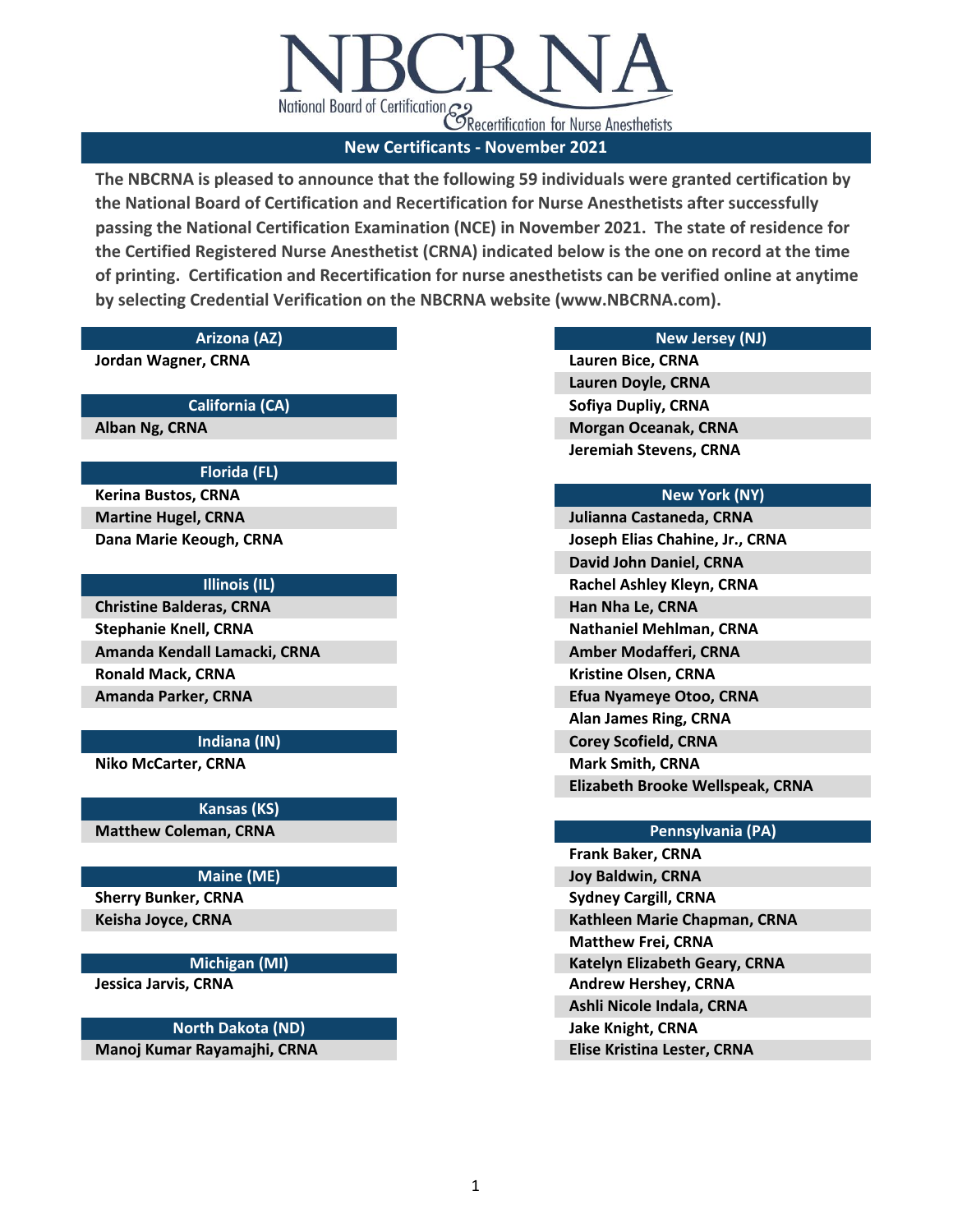

## **Pennsylvania (PA) cont. South Carolina (SC)**

**Meghan McFadden, CRNA Bridget McIlvain, CRNA Audrey Faith Moad, CRNA David Mosser, CRNA Khadija Mountassir, CRNA Maeve Suzanne O'Donnell, CRNA Jaclyn Primavera, CRNA Julia Smith, CRNA Kevin Trinchere, CRNA Joelle Walters, CRNA Erin Kathryn Weiseman, CRNA**

**John Thomas Murphy, CRNA**

**Tennessee (TN)**

**Ryan Justice McCormack, CRNA**

**Virginia (VA)**

**Wade Hall, CRNA**

**Wisconsin (WI) Justin Scott Layton, CRNA**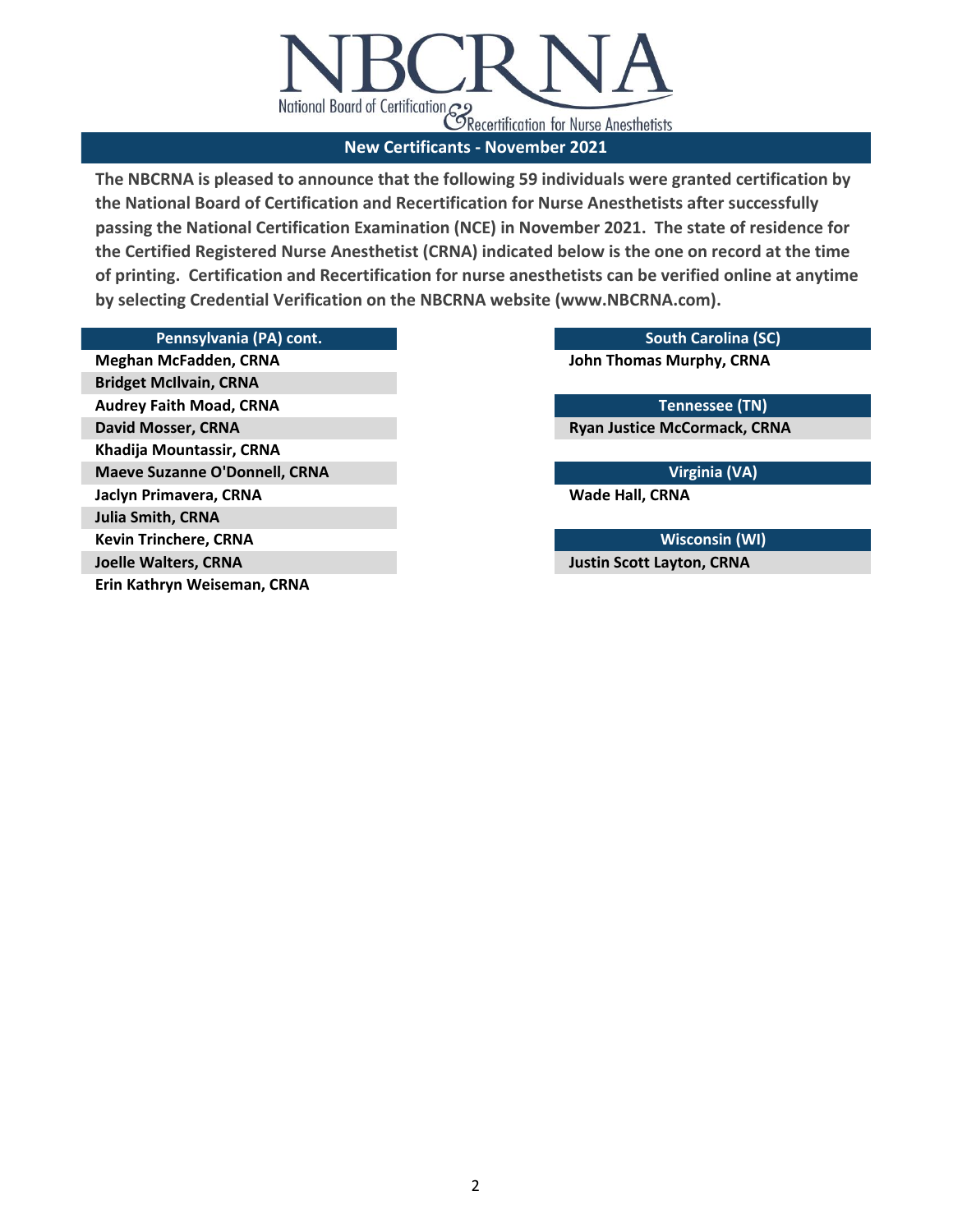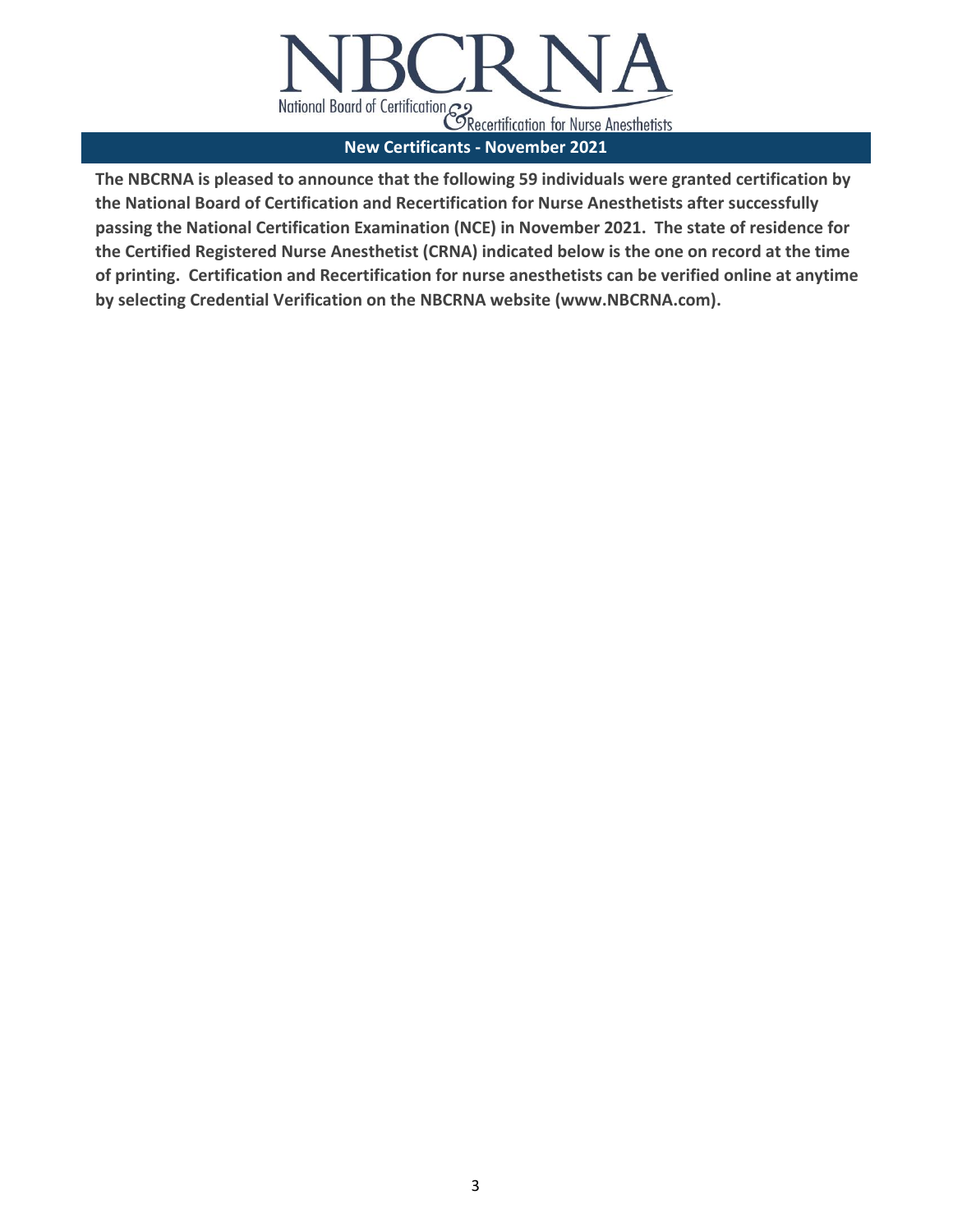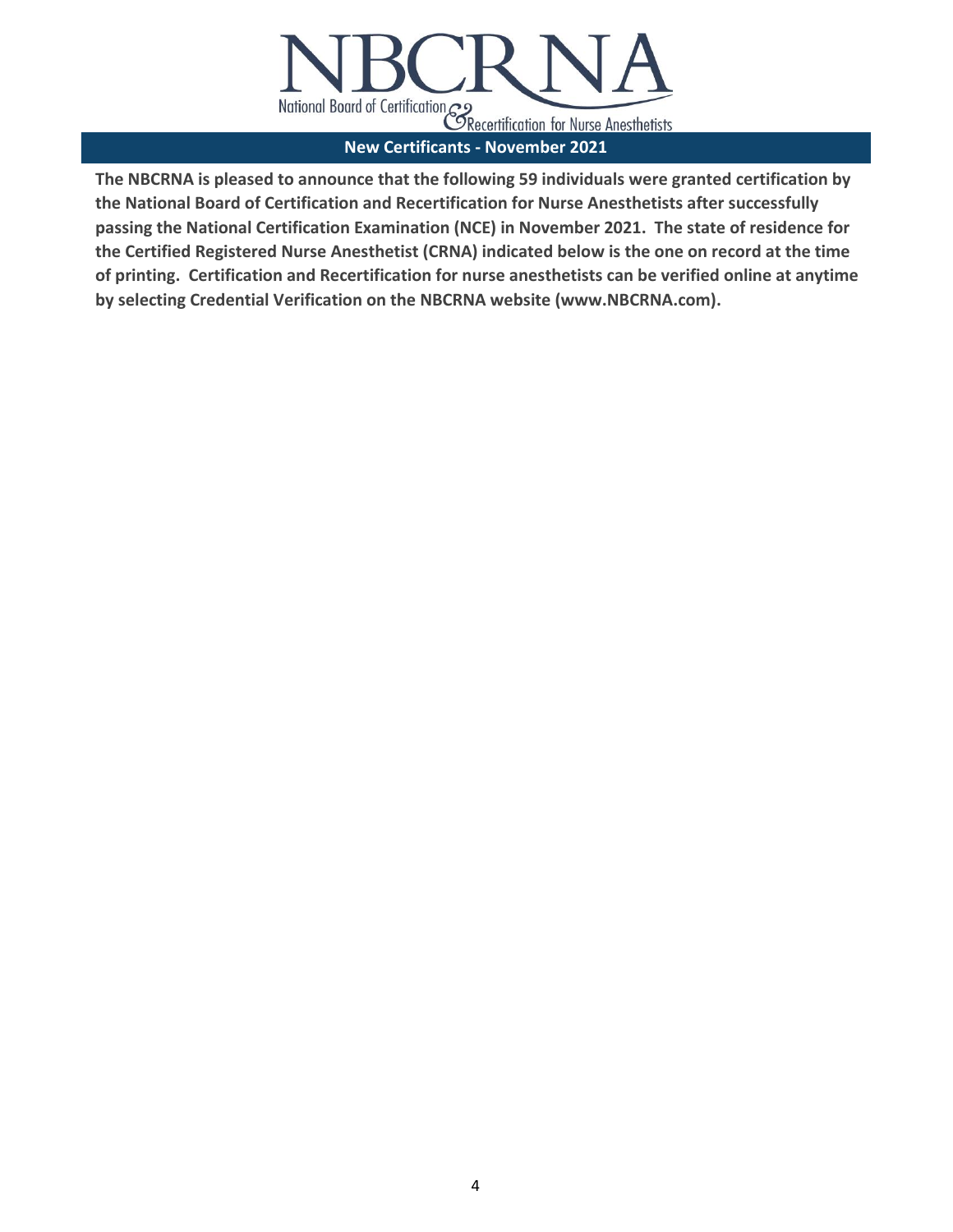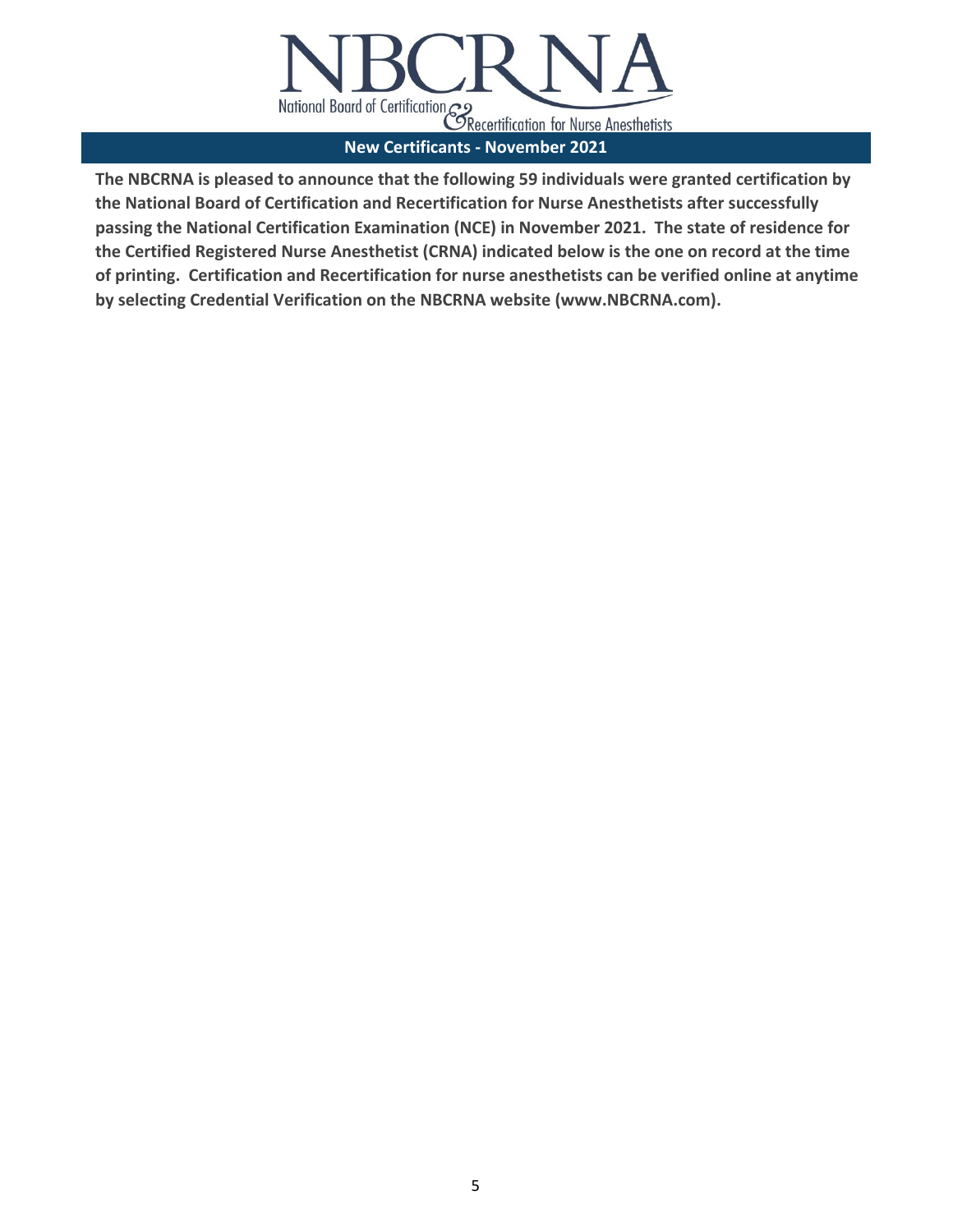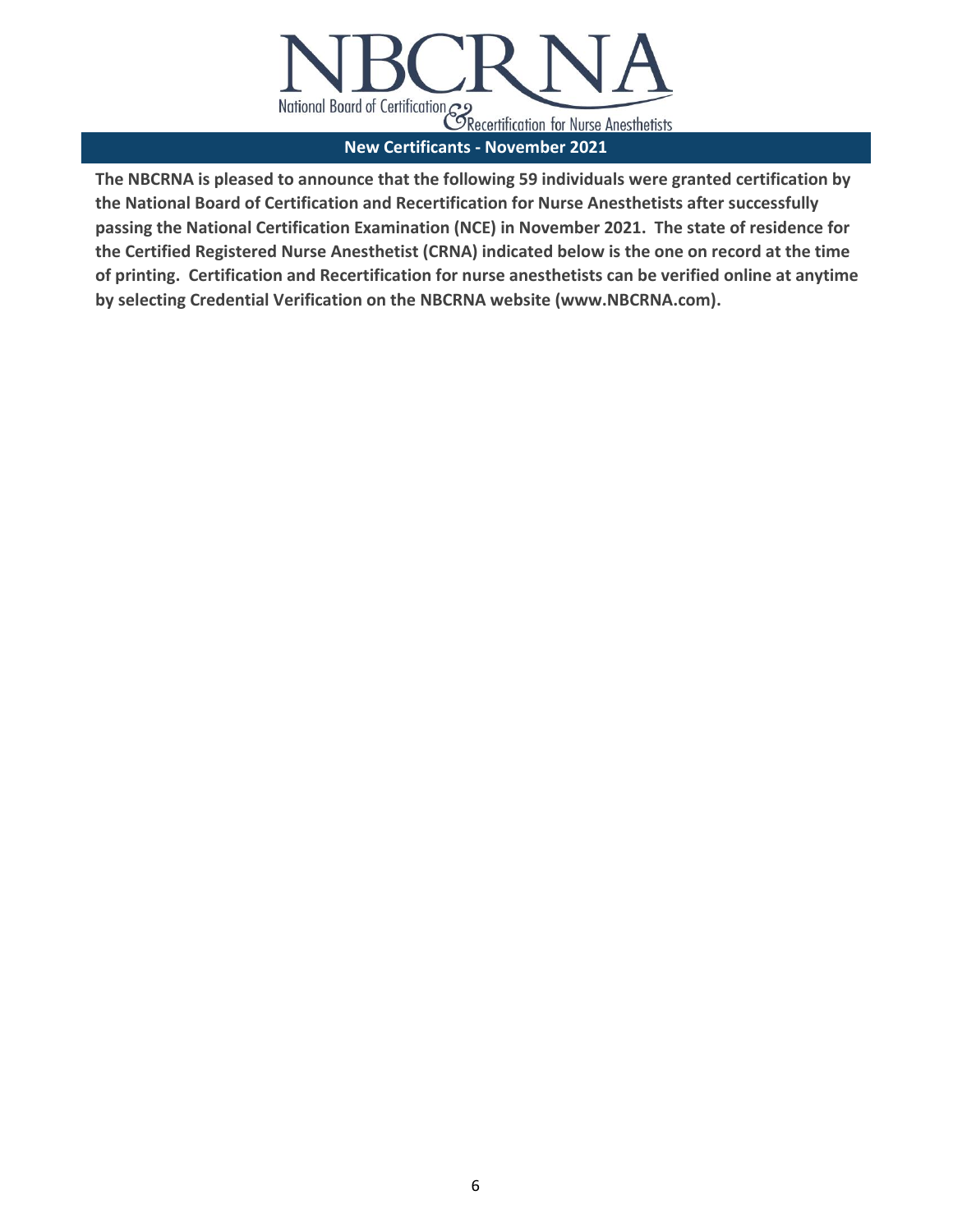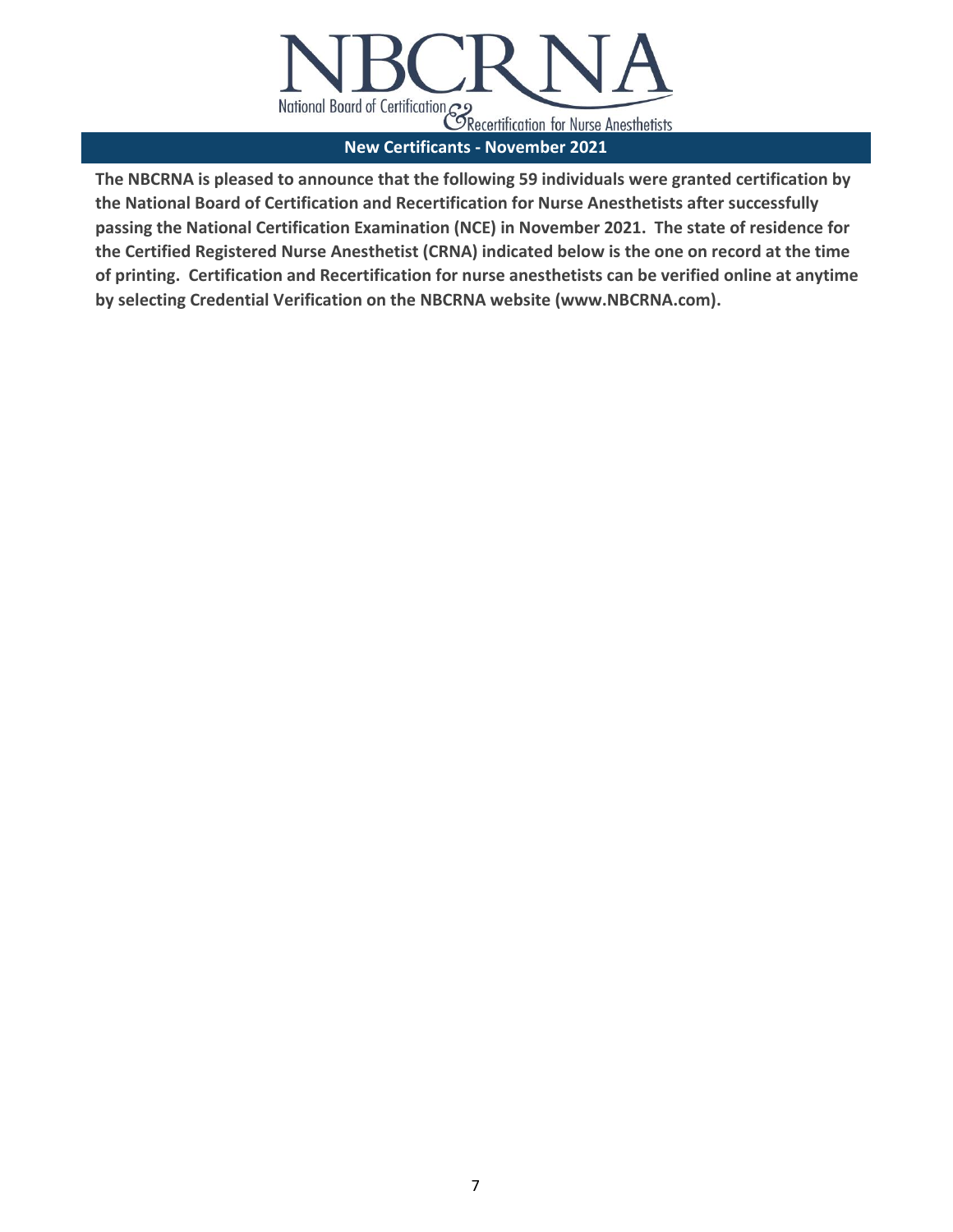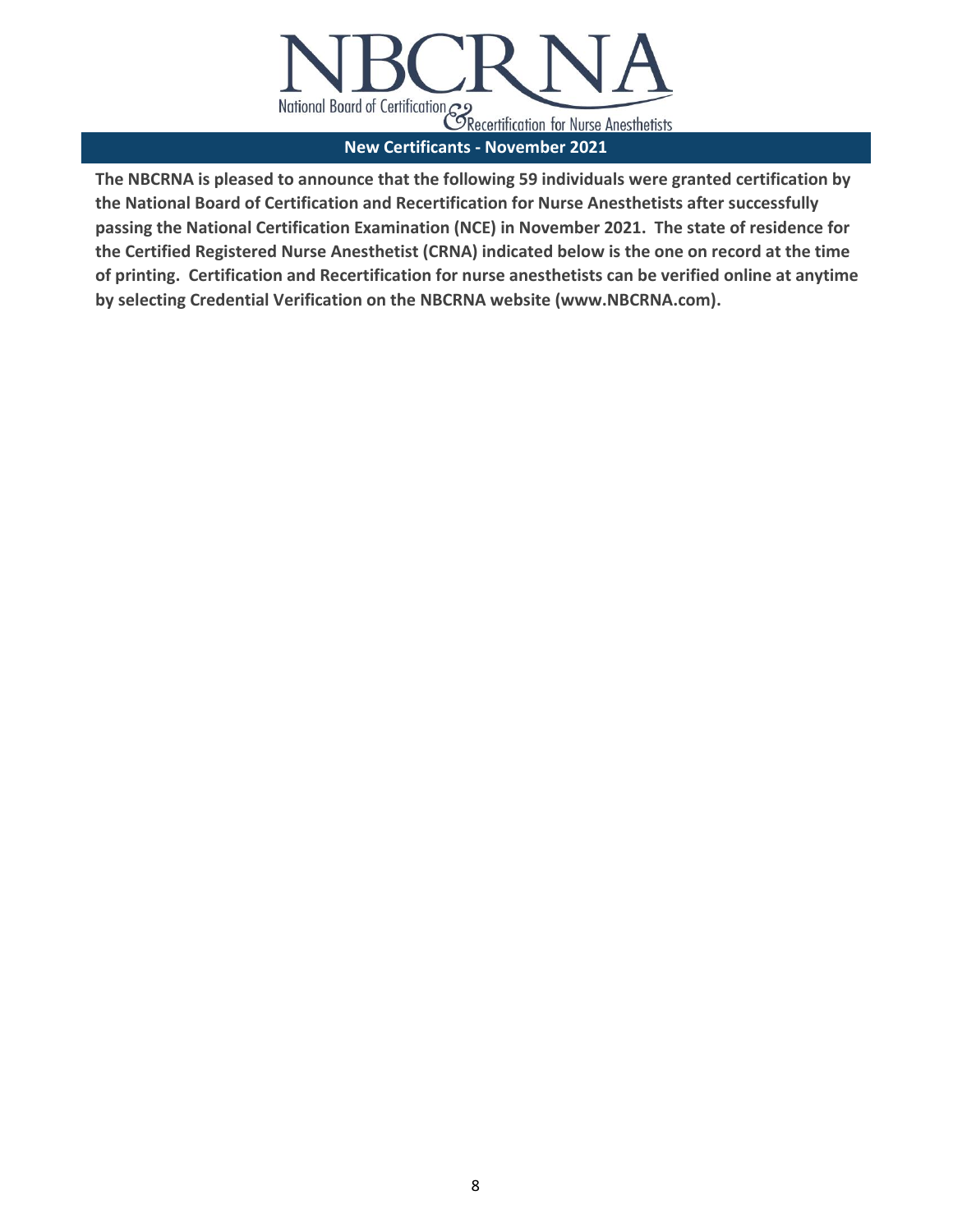

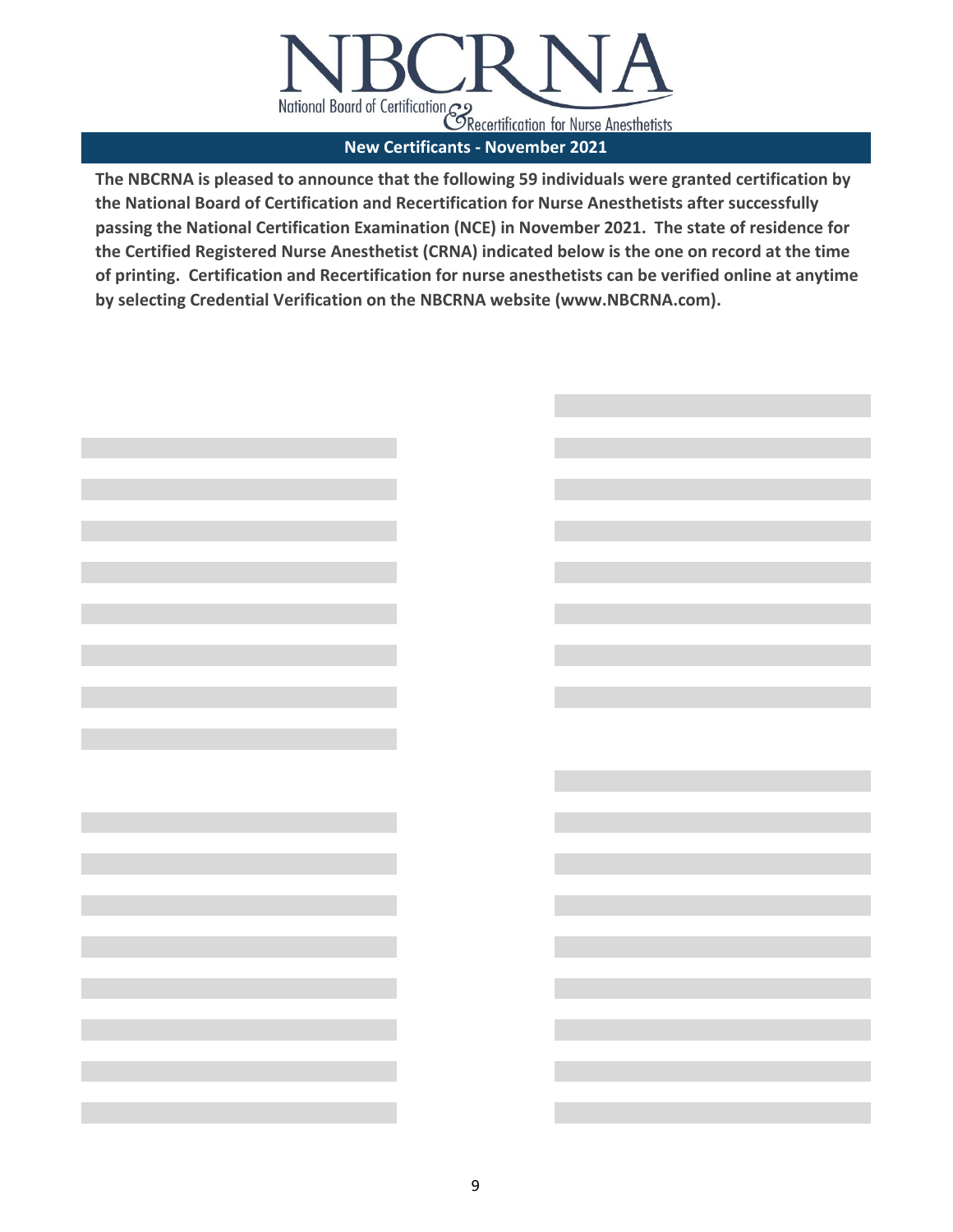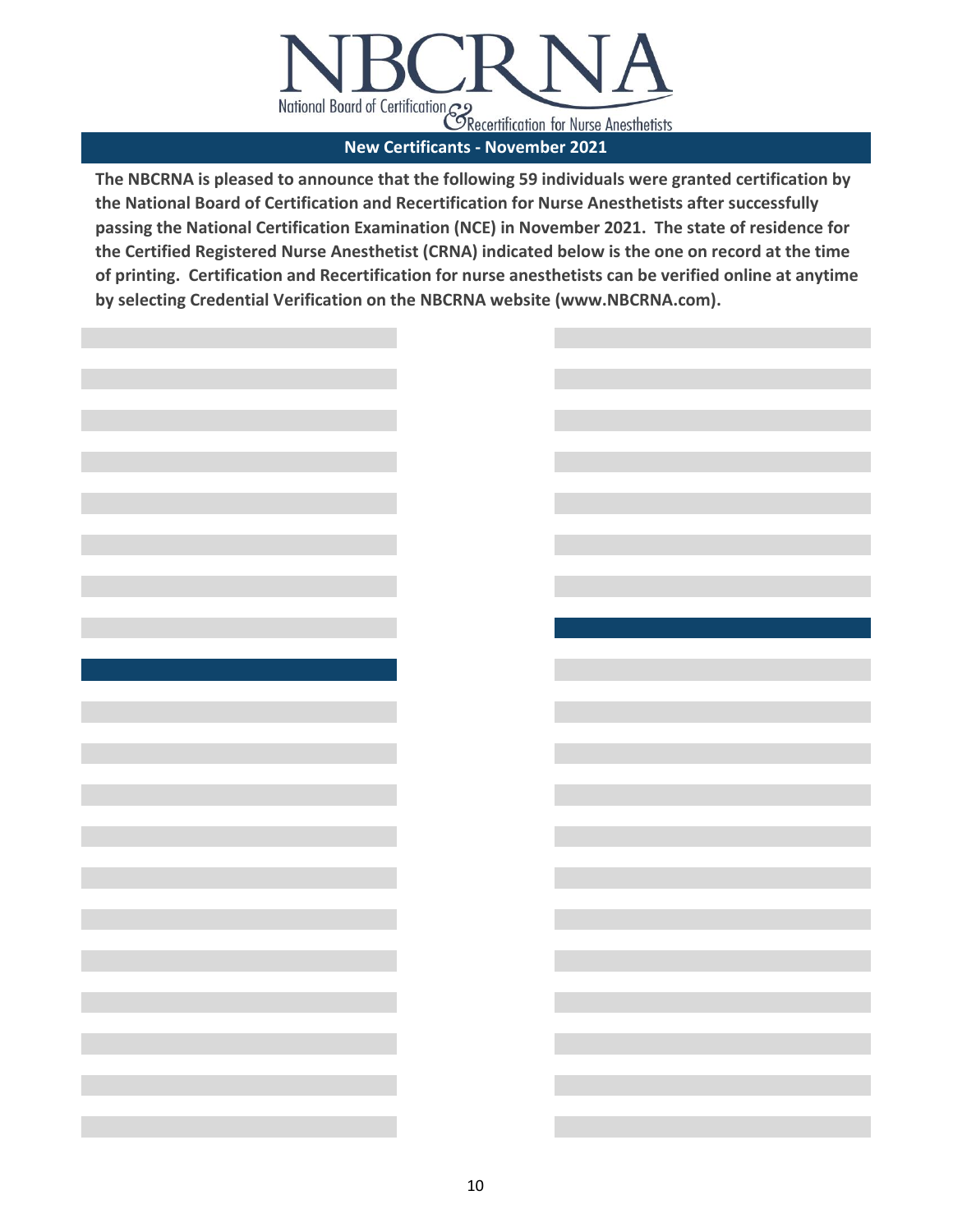

|                                                                                                                                                                                                    | <u> 1980 - Jan Barat, martin amerikan ba</u> |  |
|----------------------------------------------------------------------------------------------------------------------------------------------------------------------------------------------------|----------------------------------------------|--|
|                                                                                                                                                                                                    |                                              |  |
|                                                                                                                                                                                                    |                                              |  |
|                                                                                                                                                                                                    |                                              |  |
|                                                                                                                                                                                                    |                                              |  |
|                                                                                                                                                                                                    |                                              |  |
| $\mathcal{L}^{\mathcal{L}}(\mathcal{L}^{\mathcal{L}})$ and $\mathcal{L}^{\mathcal{L}}(\mathcal{L}^{\mathcal{L}})$ and $\mathcal{L}^{\mathcal{L}}(\mathcal{L}^{\mathcal{L}})$                       |                                              |  |
|                                                                                                                                                                                                    |                                              |  |
|                                                                                                                                                                                                    |                                              |  |
|                                                                                                                                                                                                    |                                              |  |
|                                                                                                                                                                                                    |                                              |  |
|                                                                                                                                                                                                    |                                              |  |
|                                                                                                                                                                                                    |                                              |  |
|                                                                                                                                                                                                    |                                              |  |
|                                                                                                                                                                                                    |                                              |  |
|                                                                                                                                                                                                    |                                              |  |
|                                                                                                                                                                                                    |                                              |  |
|                                                                                                                                                                                                    |                                              |  |
|                                                                                                                                                                                                    |                                              |  |
|                                                                                                                                                                                                    |                                              |  |
|                                                                                                                                                                                                    |                                              |  |
|                                                                                                                                                                                                    |                                              |  |
| and the control of the control of the                                                                                                                                                              |                                              |  |
|                                                                                                                                                                                                    |                                              |  |
|                                                                                                                                                                                                    |                                              |  |
| $\mathcal{L}(\mathcal{L}^{\mathcal{L}})$ and $\mathcal{L}^{\mathcal{L}}$ are the set of the set of the set of $\mathcal{L}^{\mathcal{L}}$                                                          |                                              |  |
|                                                                                                                                                                                                    |                                              |  |
| $\mathcal{L}^{\mathcal{L}}(\mathcal{L}^{\mathcal{L}})$ and $\mathcal{L}^{\mathcal{L}}(\mathcal{L}^{\mathcal{L}})$ and $\mathcal{L}^{\mathcal{L}}(\mathcal{L}^{\mathcal{L}})$ . In the contribution | a sa kacamatan ing Kabupatèn Kabupatèn Ing   |  |
|                                                                                                                                                                                                    |                                              |  |
|                                                                                                                                                                                                    |                                              |  |
| $\mathcal{L}(\mathcal{L})$ and $\mathcal{L}(\mathcal{L})$ are the set of the set of the set of the set of $\mathcal{L}(\mathcal{L})$                                                               |                                              |  |
|                                                                                                                                                                                                    |                                              |  |
|                                                                                                                                                                                                    |                                              |  |
| $\mathcal{L}(\mathcal{L})$ and $\mathcal{L}(\mathcal{L})$ are the set of the set of the set of the set of $\mathcal{L}(\mathcal{L})$                                                               |                                              |  |
|                                                                                                                                                                                                    |                                              |  |
|                                                                                                                                                                                                    |                                              |  |
|                                                                                                                                                                                                    |                                              |  |
|                                                                                                                                                                                                    |                                              |  |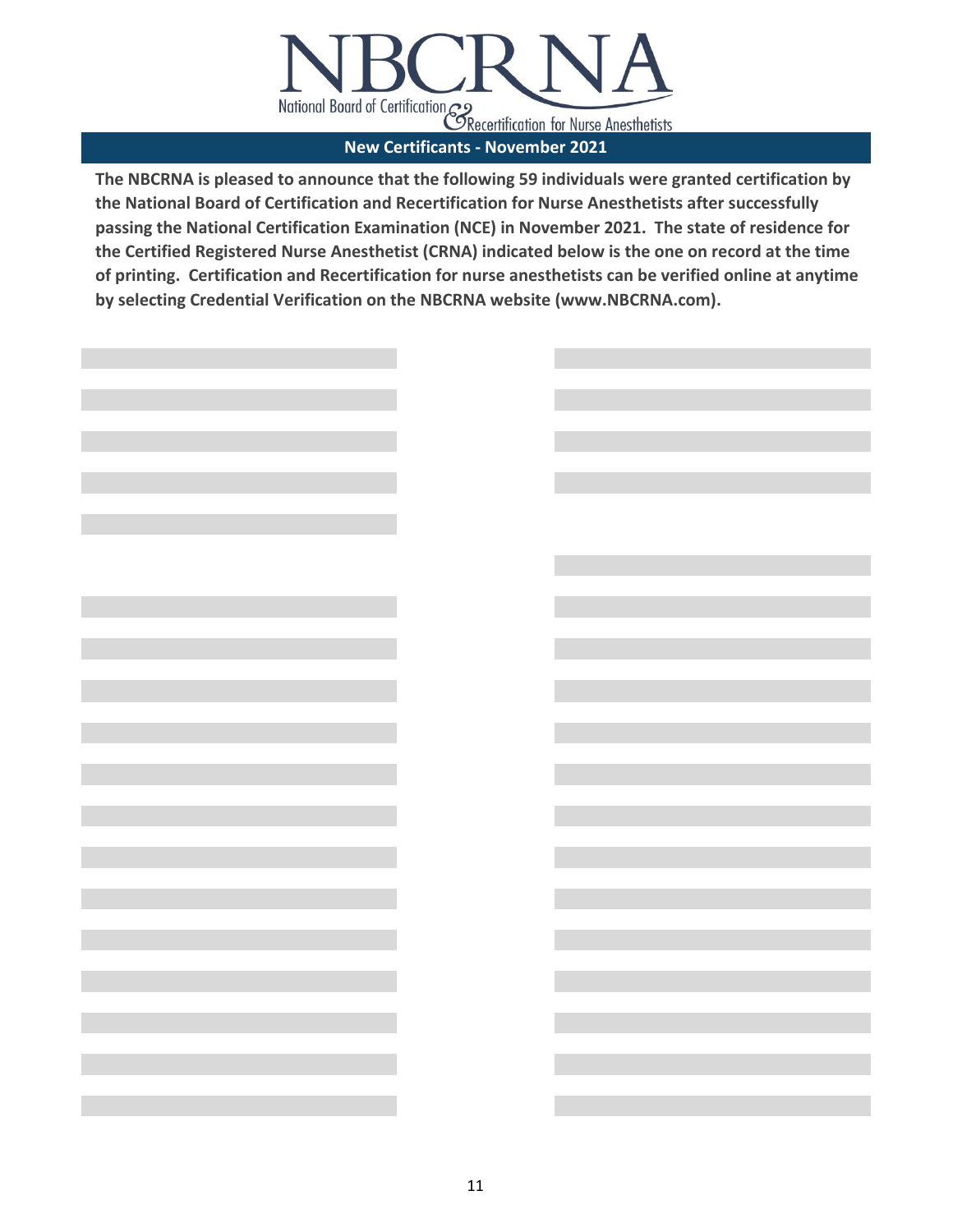

12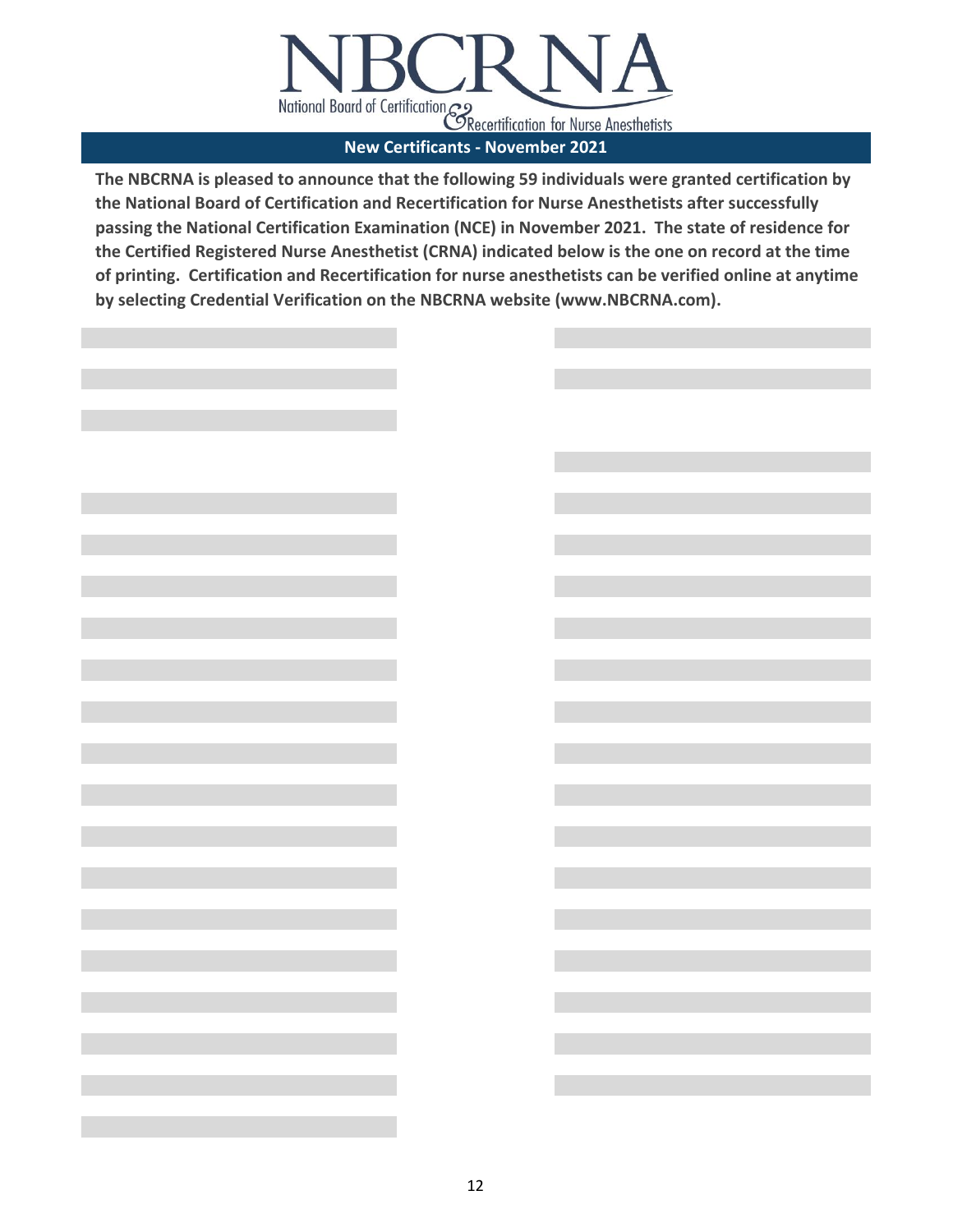

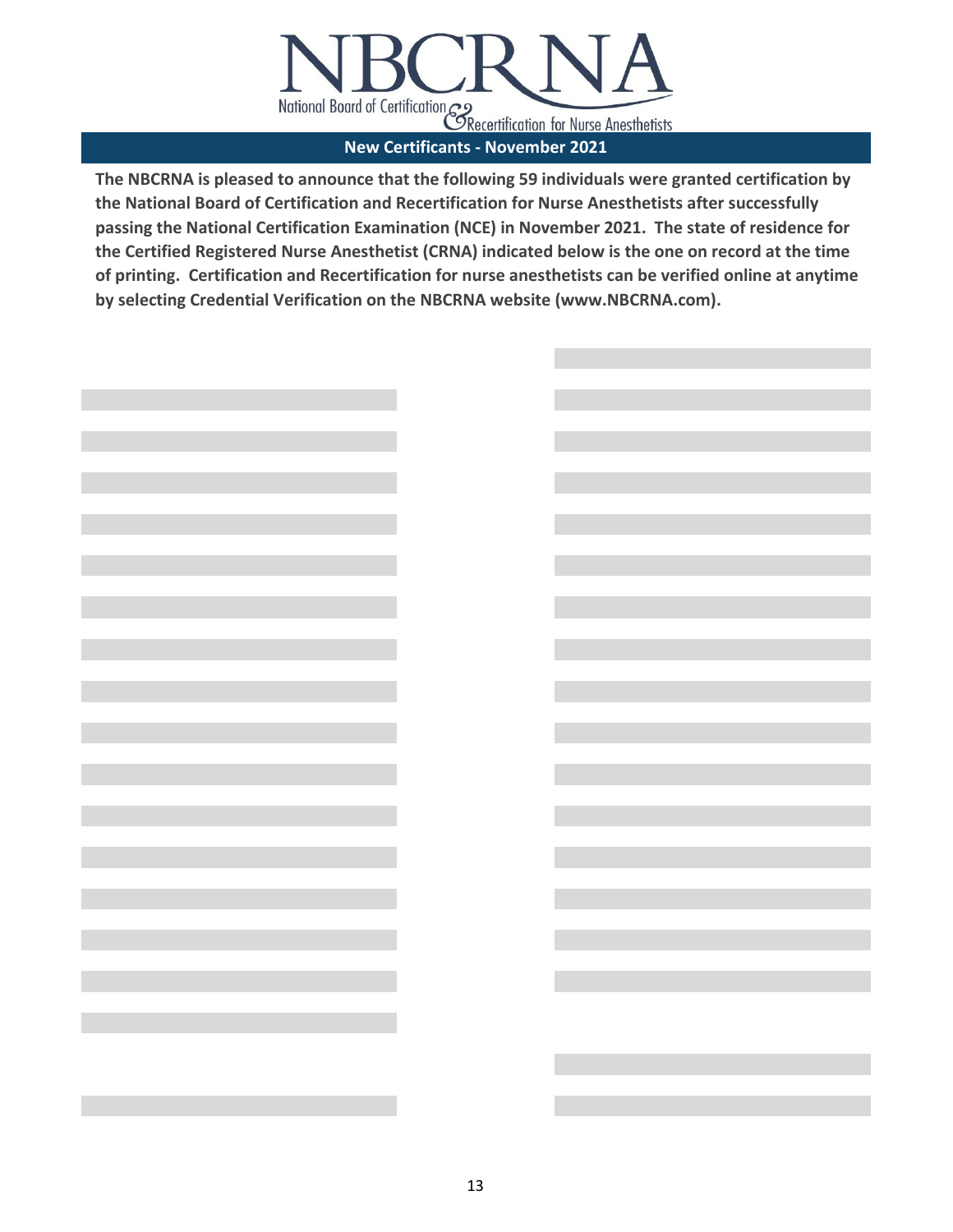

| <u> 1999 - Johann Barnett, mars et al. 1999 - Johann Barnett, mars et al. 1999 - Johann Barnett, mars et al. 199</u> |                                          |  |
|----------------------------------------------------------------------------------------------------------------------|------------------------------------------|--|
|                                                                                                                      |                                          |  |
|                                                                                                                      |                                          |  |
|                                                                                                                      |                                          |  |
| <u> 1999 - Johann Barnett, mars et al. 1999 - Johann Barnett, mars et al. 1999 - Johann Barnett, mars et al. 199</u> |                                          |  |
|                                                                                                                      |                                          |  |
| <u> 1989 - Johann Barnett, mars et al. 1989 - Johann Barnett, mars et al. 1989 - Johann Barnett, mars et al. 198</u> |                                          |  |
|                                                                                                                      |                                          |  |
|                                                                                                                      |                                          |  |
|                                                                                                                      |                                          |  |
|                                                                                                                      |                                          |  |
|                                                                                                                      |                                          |  |
|                                                                                                                      |                                          |  |
|                                                                                                                      |                                          |  |
|                                                                                                                      |                                          |  |
|                                                                                                                      |                                          |  |
|                                                                                                                      |                                          |  |
|                                                                                                                      |                                          |  |
|                                                                                                                      |                                          |  |
|                                                                                                                      |                                          |  |
|                                                                                                                      |                                          |  |
| and the state of the state of the state of                                                                           | <u> 1990 - Jan Alexandria (h. 1980).</u> |  |
|                                                                                                                      |                                          |  |
|                                                                                                                      |                                          |  |
|                                                                                                                      |                                          |  |
|                                                                                                                      |                                          |  |
|                                                                                                                      |                                          |  |
|                                                                                                                      |                                          |  |
|                                                                                                                      |                                          |  |
|                                                                                                                      |                                          |  |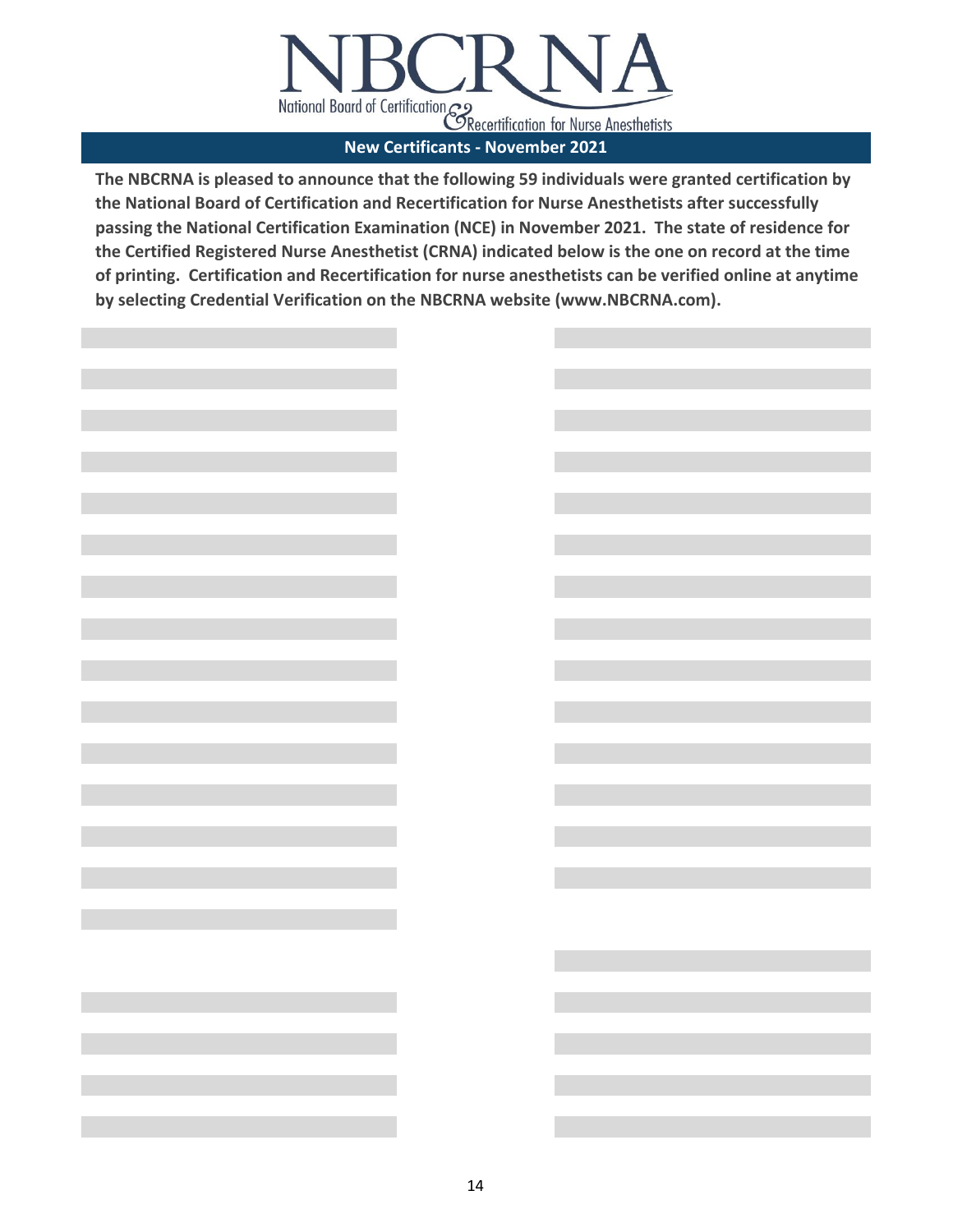

| <u> Angelin</u>                                                                                                                                                                       |                                                                                                                      |
|---------------------------------------------------------------------------------------------------------------------------------------------------------------------------------------|----------------------------------------------------------------------------------------------------------------------|
|                                                                                                                                                                                       |                                                                                                                      |
|                                                                                                                                                                                       |                                                                                                                      |
|                                                                                                                                                                                       |                                                                                                                      |
|                                                                                                                                                                                       |                                                                                                                      |
|                                                                                                                                                                                       |                                                                                                                      |
|                                                                                                                                                                                       |                                                                                                                      |
|                                                                                                                                                                                       |                                                                                                                      |
|                                                                                                                                                                                       |                                                                                                                      |
|                                                                                                                                                                                       |                                                                                                                      |
|                                                                                                                                                                                       |                                                                                                                      |
|                                                                                                                                                                                       |                                                                                                                      |
|                                                                                                                                                                                       |                                                                                                                      |
|                                                                                                                                                                                       |                                                                                                                      |
| <b>Communication</b>                                                                                                                                                                  | <b>STATE OF STATE OF STATE OF STATE OF STATE OF STATE OF STATE OF STATE OF STATE OF STATE OF STATE OF STATE OF S</b> |
|                                                                                                                                                                                       |                                                                                                                      |
|                                                                                                                                                                                       |                                                                                                                      |
|                                                                                                                                                                                       |                                                                                                                      |
|                                                                                                                                                                                       |                                                                                                                      |
|                                                                                                                                                                                       |                                                                                                                      |
|                                                                                                                                                                                       |                                                                                                                      |
|                                                                                                                                                                                       |                                                                                                                      |
|                                                                                                                                                                                       |                                                                                                                      |
|                                                                                                                                                                                       |                                                                                                                      |
|                                                                                                                                                                                       |                                                                                                                      |
|                                                                                                                                                                                       |                                                                                                                      |
|                                                                                                                                                                                       |                                                                                                                      |
|                                                                                                                                                                                       |                                                                                                                      |
|                                                                                                                                                                                       |                                                                                                                      |
|                                                                                                                                                                                       |                                                                                                                      |
|                                                                                                                                                                                       |                                                                                                                      |
|                                                                                                                                                                                       |                                                                                                                      |
|                                                                                                                                                                                       |                                                                                                                      |
|                                                                                                                                                                                       |                                                                                                                      |
|                                                                                                                                                                                       |                                                                                                                      |
|                                                                                                                                                                                       |                                                                                                                      |
|                                                                                                                                                                                       |                                                                                                                      |
|                                                                                                                                                                                       |                                                                                                                      |
|                                                                                                                                                                                       |                                                                                                                      |
|                                                                                                                                                                                       |                                                                                                                      |
|                                                                                                                                                                                       |                                                                                                                      |
|                                                                                                                                                                                       |                                                                                                                      |
| <u> 1980 - Johann Barbara, martxa a</u>                                                                                                                                               |                                                                                                                      |
|                                                                                                                                                                                       |                                                                                                                      |
| $\mathcal{L}(\mathcal{L}(\mathcal{L}))$ and $\mathcal{L}(\mathcal{L}(\mathcal{L}))$ and $\mathcal{L}(\mathcal{L}(\mathcal{L}))$ . Then the contribution of $\mathcal{L}(\mathcal{L})$ |                                                                                                                      |
|                                                                                                                                                                                       |                                                                                                                      |
|                                                                                                                                                                                       |                                                                                                                      |
|                                                                                                                                                                                       |                                                                                                                      |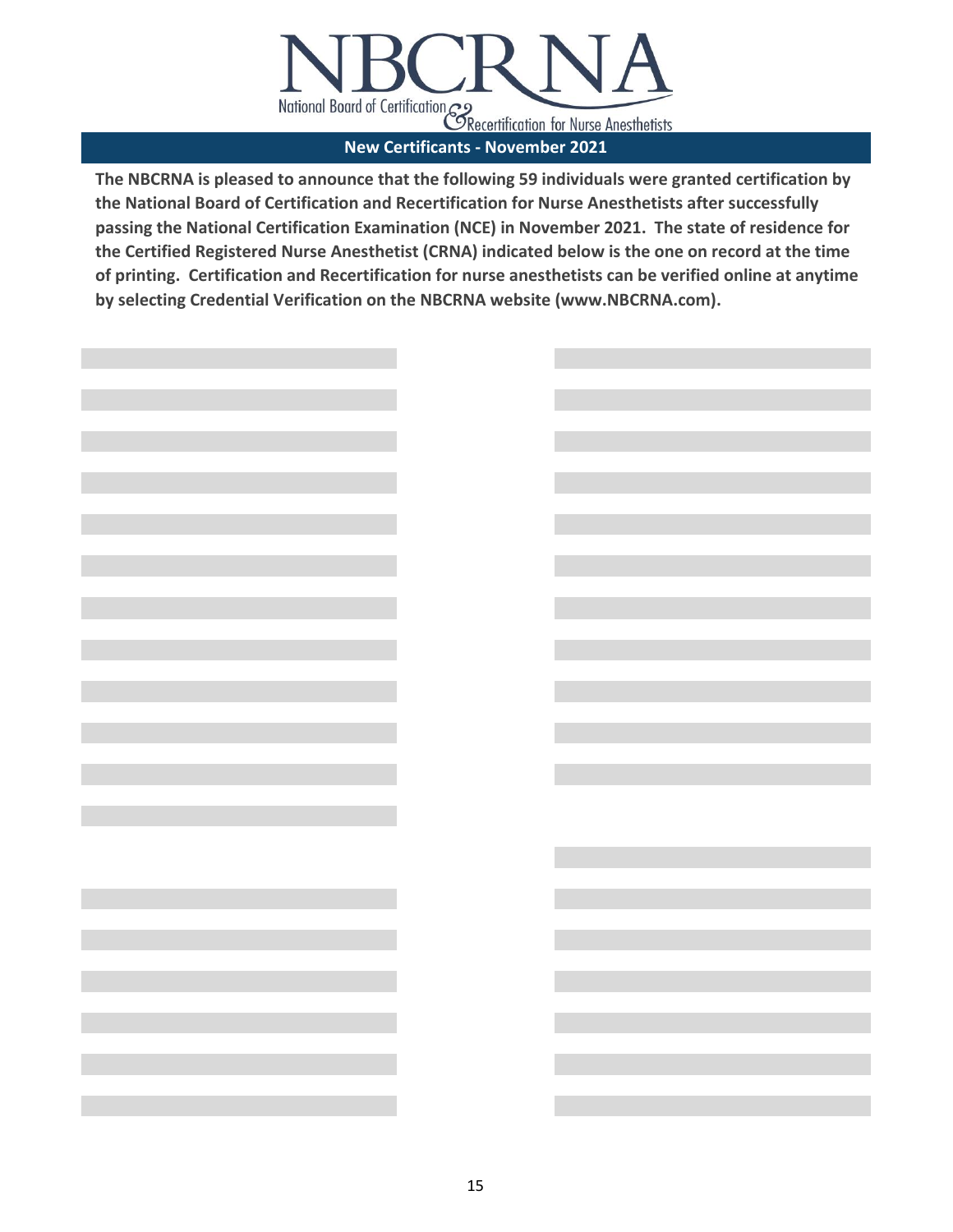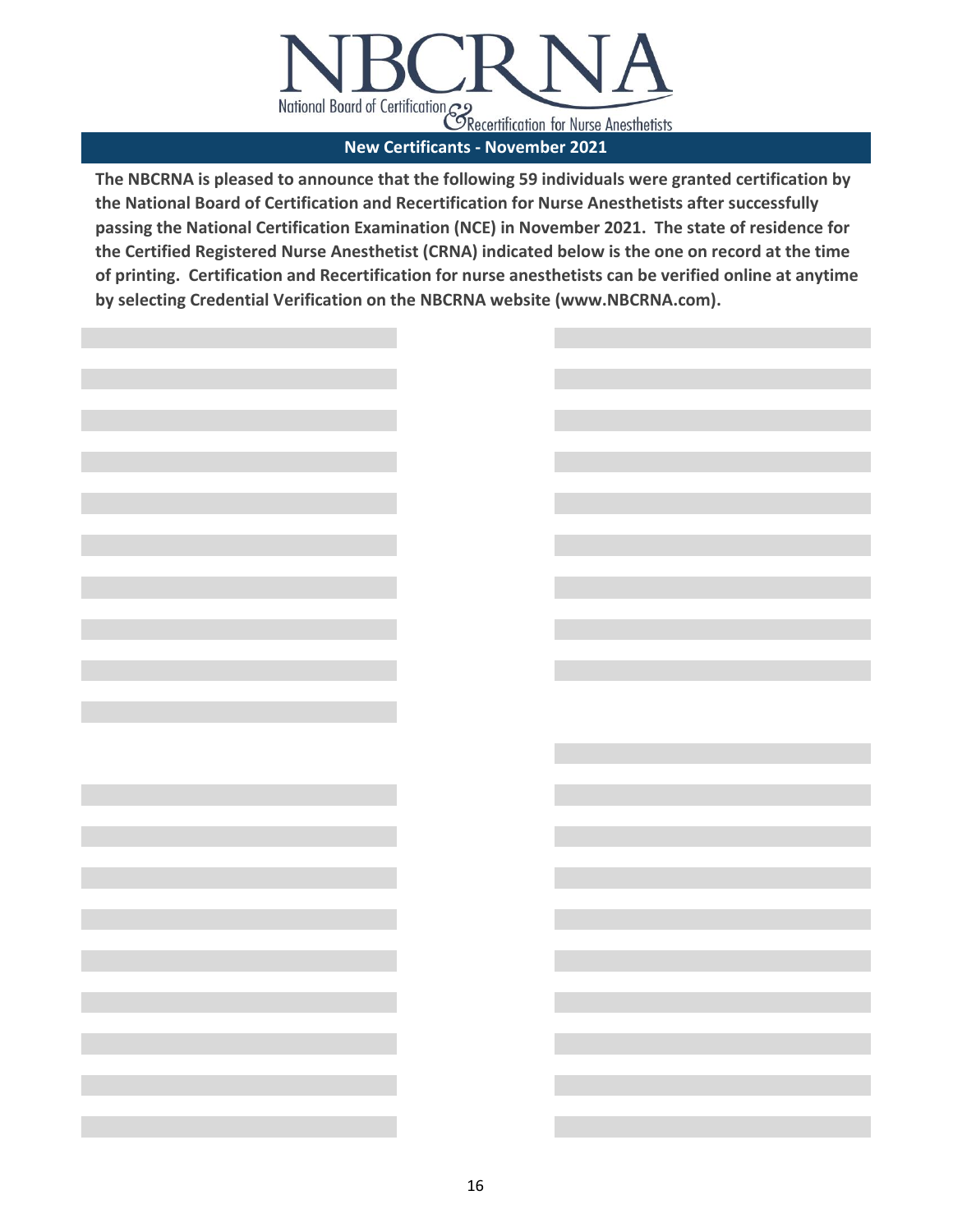

| <u> 1999 - Jan James Barnett, politik e</u>      |                                                                                                                                                                                                                                                 |
|--------------------------------------------------|-------------------------------------------------------------------------------------------------------------------------------------------------------------------------------------------------------------------------------------------------|
|                                                  |                                                                                                                                                                                                                                                 |
| <u> Tanzania (</u>                               |                                                                                                                                                                                                                                                 |
|                                                  |                                                                                                                                                                                                                                                 |
|                                                  |                                                                                                                                                                                                                                                 |
|                                                  |                                                                                                                                                                                                                                                 |
|                                                  |                                                                                                                                                                                                                                                 |
| and the company of the company of the            | a sa kacamatan ing Kabupatèn Kabupatèn Ing Kabupatèn Kabupatèn Kabupatèn Kabupatèn Kabupatèn Kabupatèn Kabupat                                                                                                                                  |
|                                                  |                                                                                                                                                                                                                                                 |
|                                                  |                                                                                                                                                                                                                                                 |
| and the control of the control of the control of |                                                                                                                                                                                                                                                 |
|                                                  |                                                                                                                                                                                                                                                 |
|                                                  | and the control of the control of the control of                                                                                                                                                                                                |
|                                                  |                                                                                                                                                                                                                                                 |
|                                                  |                                                                                                                                                                                                                                                 |
| and the company of the company of the            | <u> 1989 - Johann Barnett, fransk politiker (</u>                                                                                                                                                                                               |
|                                                  |                                                                                                                                                                                                                                                 |
| <u> 1999 - Johann Stein, marwolaethau a bh</u>   | and the state of the state of the state of the state of the                                                                                                                                                                                     |
|                                                  |                                                                                                                                                                                                                                                 |
|                                                  |                                                                                                                                                                                                                                                 |
| and the company of the company of the            | and the control of the control of the control of                                                                                                                                                                                                |
|                                                  |                                                                                                                                                                                                                                                 |
| and the control of the control of the control of | and the control of the control of the control of                                                                                                                                                                                                |
|                                                  |                                                                                                                                                                                                                                                 |
|                                                  |                                                                                                                                                                                                                                                 |
| and the control of the control of the control of | and the state of the state of the state of the state of                                                                                                                                                                                         |
|                                                  |                                                                                                                                                                                                                                                 |
| and the control of the control of the control of | and the state of the state of the state of the state of                                                                                                                                                                                         |
|                                                  |                                                                                                                                                                                                                                                 |
|                                                  |                                                                                                                                                                                                                                                 |
| <b>Contract Contract Contract Contract</b>       | and the state of the state of the state of the state of                                                                                                                                                                                         |
|                                                  |                                                                                                                                                                                                                                                 |
| <b>Contract Contract Contract Contract</b>       | and the state of the state of the state of the state of                                                                                                                                                                                         |
|                                                  |                                                                                                                                                                                                                                                 |
|                                                  |                                                                                                                                                                                                                                                 |
| the control of the control of the control of     | and the control of the control of the control of                                                                                                                                                                                                |
|                                                  |                                                                                                                                                                                                                                                 |
| the control of the control of the control of     | $\mathcal{L}(\mathcal{L}^{\mathcal{L}})$ and the set of the set of the set of the set of the set of the set of the set of the set of the set of the set of the set of the set of the set of the set of the set of the set of the set of the set |
|                                                  |                                                                                                                                                                                                                                                 |
|                                                  |                                                                                                                                                                                                                                                 |
| and the state of the state of the state of       | $\mathcal{L}(\mathcal{L}^{\mathcal{L}})$ and the contract of the contract of the contract of the contract of the contract of the contract of the contract of the contract of the contract of the contract of the contract of the contract of th |
|                                                  |                                                                                                                                                                                                                                                 |
|                                                  |                                                                                                                                                                                                                                                 |